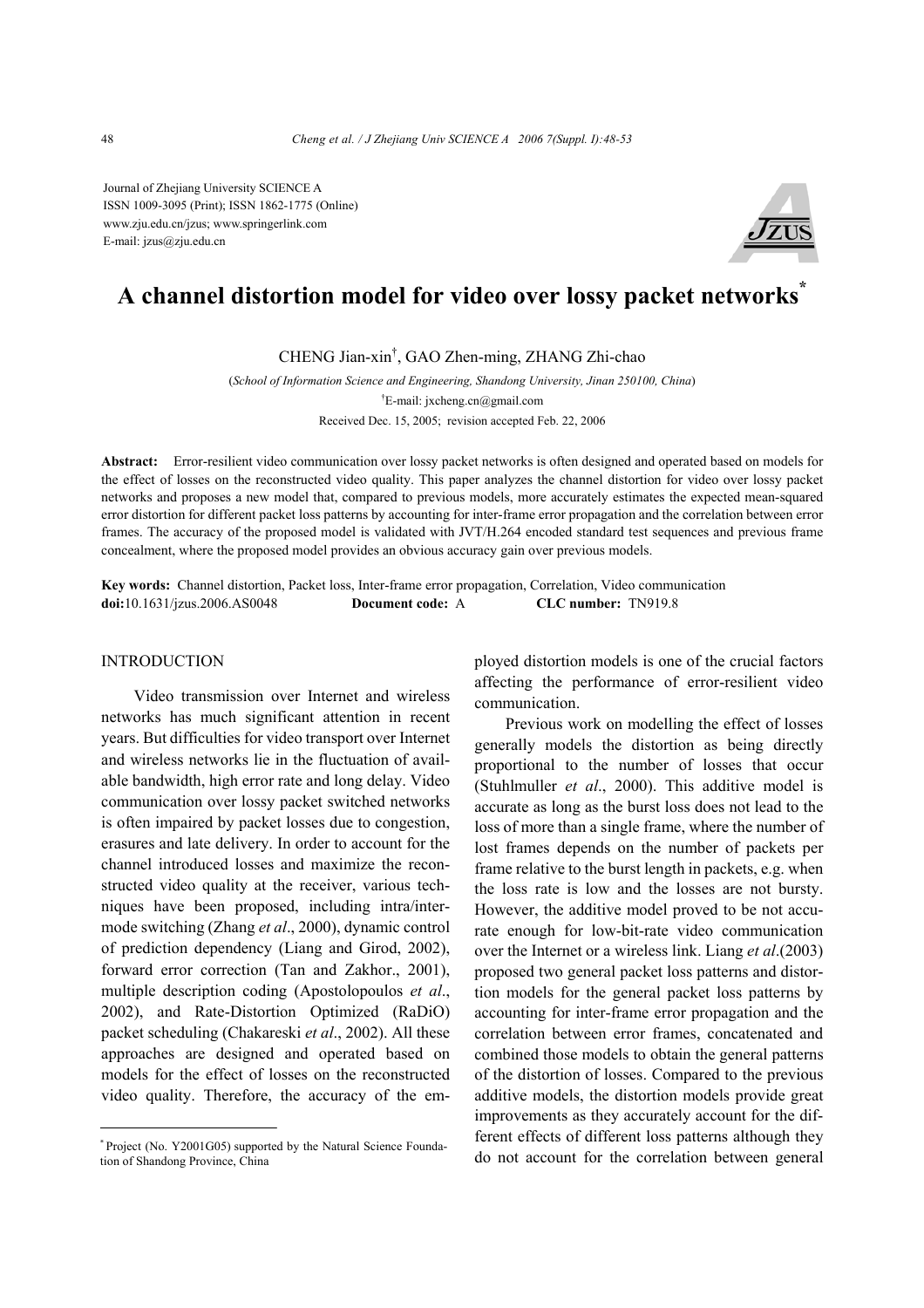loss patterns. Actually, the proposed two general packet loss patterns: burst losses of length *B* ( $B \ge 1$ ) and two losses separated by a short lag can be replaced with a general loss pattern: burst losses of length  $B(B \geq 1)$  and a short lag.

In this paper, we propose a new model for predicting the distortion for different loss events by concatenating general loss patterns and accounting for the correlation between general loss patterns. The proposed model provides an obviously more accurate estimate of the distortion resulting from different loss events, compared to previous models. The accuracy is validated for two video test sequences coded with the JVT/H.264 standard.

## PROPOSED PACKET LOSS MODEL

We first introduce some necessary notation and background. We follow the notation and background of previous work (Liang *et al*., 2003). We analyze the case where sequences with an I-P-P-P frame structure that have a certain number of macroblocks periodically intra updated. For simplicity, we assume that each P-frame is coded into a single packet, so that the loss of a packet corresponds to the loss of an entire frame. However, the results in this paper can also be extended to the case when each frame is coded into multiple packets.

The original video signal is denoted by *s*[*x*,*y*,*n*], where  $n \in \mathbb{Z}$  is the frame index. To simplify notation, we use the 1D vector  $f[n]$  to represent an original video frame,  $\hat{f}[n]$  to denote the loss-free reconstruction of the frame, and  $g[n]$  to denote the reconstruction at the decoder after loss concealment. The error frame at frame *n* introduced by one or more packet losses that occurred earlier is defined as

$$
e[n]=g[n]-\hat{f}[n],
$$

which is also a 1D vector. We assume previous frame loss concealment. Therefore, if frame *n* is the first occurrence of packet loss, then  $g[n]=\hat{f}[n-1]$ . Since our primary concern is the effect of channel loss, quantization error is not included in our study. So the mean square error (MSE) associated with error frame *e*[*n*] is given by

$$
\sigma^2[n] = (e^T[n] \cdot e[n])/M,
$$

where *M* is the number of pixels in frame *n*.

The above MSE quantifies the error power introduced in a single frame due to previous packet losses. It is measured at the encoder and stored by simulating the corresponding loss event, decoding the sequence, and computing the distortion. These distortions are referred to as "pre-measured" distortions in this paper. Using these pre-measured distortions for single and independent losses, we can accurately estimate the distortion for more general loss patterns using the model proposed in this paper. We denote the initial error frame resulting from a single lost frame *n* by  $e_S[n]$ , and its MSE by  $\sigma_S^2[n]$ ; while  $e[n]$  and  $\sigma^2[n]$ are used for losses with more general patterns. We define the total distortion, denoted by *D*, to be the sum of the MSEs over all the frames in the entire error recovery period. Correspondingly,  $D_S[n]$  denotes the total distortion resulting from a single frame loss at frame *n*.

At the decoder output, the total distortion *D* resulted by a loss is from the distortion for initial lost frames  $D_d$  and the distortion for error propagation  $D_p$ . So

$$
D = D_{\rm d} + D_{\rm p}.
$$

# **Distortion for initial burst consecutive losses**

In the following, we assume a simple loss concealment scheme where the lost frame is replaced by the previous frame at the decoder output. We first consider the error frames that result for single losses at *n*–1 and *n* which are given by

$$
e_{\rm s}[n-1] = \hat{f}[n-2] - \hat{f}[n-1], \tag{1}
$$

and

$$
e_{\rm s}[n] = \hat{f}[n-1] - \hat{f}[n],\tag{2}
$$

respectively. Therefore, a burst loss of length two afflicting frames *n*–1 and *n* has a residual error frame *n* given by

$$
e[n] = \hat{f}[n-2] - \hat{f}[n] = e_{S}[n-1] + e_{S}[n]. \quad (3)
$$

The corresponding MSE of error frame *n* is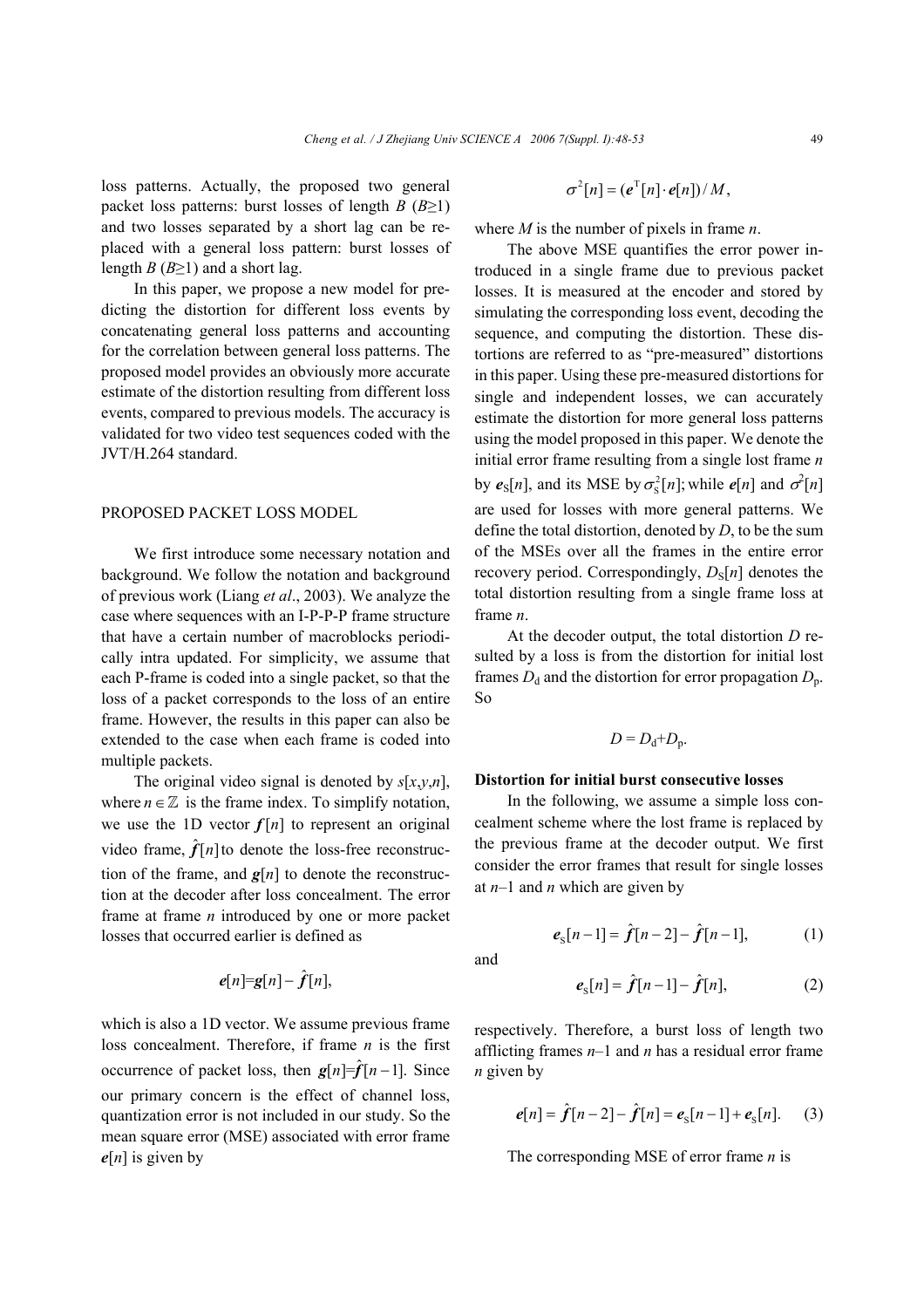$$
\sigma^{2}[n] = \sigma_{S}^{2}[n-1] + \sigma_{S}^{2}[n] + 2\rho_{n-1,n}\sigma_{S}[n-1]\sigma_{S}[n], \quad (4)
$$

where  $\sum_{n=1, n=1}^{\infty} \frac{(e_{\rm S}^{\rm T}[n-1]e_{\rm S}^{\rm T}]}{e_{\rm S}^{\rm T}e_{\rm S}^{\rm T}}$  $s^{u}$  y  $s^{u}$  $(e_{\rm s}^{\rm T}[n-1]e_{\rm s}[n])/$  $\sigma_{\rm s}[n-1] \sigma_{\rm s}[n]$  $n-1$ **]** $e_s[n]$ *)* / *M*  $\rho_{n-1,n} = \frac{(\mathbf{e}_s^T[n-1]\mathbf{e}_s[n])/M}{\sigma_s[n-1]\sigma_s[n]}$  is the correlation

coefficient between error frames *n*–1 and *n.*

We extend the above to model burst losses of length *B* ( $B \ge 1$ ). For the loss of *B* consecutive frames from  $n-B+1$  to *n*,

$$
e[n] = \hat{f}[n-B] - \hat{f}[n] = \sum_{i=n-B+1}^{n} e_{S}[i],
$$

and its MSE

$$
\sigma^{2}[n] = \sum_{i=n-B+1}^{n} \sigma_{\rm S}^{2}[i] + 2 \sum_{i=n-B+1}^{n} \sum_{j=i+1}^{n} \rho_{i,j} \sigma_{\rm S}[i] \sigma_{\rm S}[j], \quad (5)
$$

which is the sum of the MSEs of independent losses and the cross-correlation term.

The distortion for initial consecutive *B* lost frames is

$$
D_{\rm d}[n-B+1,...,n] = \sum_{i=n-B+1}^{n} \sigma^2[i]. \tag{6}
$$

# **Distortion for error propagation**

We model the error propagation process in a typical video decoder with a geometric attenuation factor (Liang *et al*., 2003) and a linear attenuation factor to account for the spatial filtering and intra update (Stuhlmuller *et al*., 2000), respectively. With an intra update period of *N*, if a single error is introduced at *n* with an MSE of  $\sigma^2[n]$ , the power of the propagated error at *n*+*l* is given by

$$
\sigma^2[n+1] = \begin{cases} \sigma^2[n]r^l(1-l/N), & 0 \le l \le N, \\ 0, & \text{otherwise.} \end{cases}
$$
 (7)

The attenuation factor  $r(0 \le r \le 1)$  accounts for the effect of spatial filtering, and 1−*l*/*N* for intra update, in reducing the error power. It is assumed that the error is completely removed by intra update after *N* frames.

If there are no losses in consecutive *L* frames following frame *n* and the frame  $L+1$  ( $\leq N$ ) is lost, the distortion for error propagation introduced by the loss at frame *n* is

$$
D_{p}[n] = \sum_{i=n+1}^{L} \sigma^{2}[i] = \sum_{i=1}^{L} r^{i} \left(1 - \frac{i}{N}\right) \sigma^{2}[n].
$$
 (8)

If *L*+1>*N*, the effect of error propagation introduced by the loss at frame *n* is completely removed,

$$
D_{p}[n] = \sum_{i=n+1}^{N-1} \sigma^{2}[i].
$$
 (9)

## **Modelling of total distortion**

We now estimate the total distortion for general loss patterns. A general loss pattern consists of consecutive *B* frames losses and an arbitrary lag of  $1 \le L \le N$ . According to Eqs.(5), (6), (8) and (9), the total distortion for consecutive *B* frames losses is

$$
D[n - B + 1, ..., n] = \sum_{i=n-B+1}^{n} \sigma^{2}[i] + D_{p}[n].
$$

If the distance between current losses and next losses is *L* frames and *L*<*N*,

$$
D[n-B+1,...,n] = \sum_{i=n-B+1}^{n} \sigma^{2}[i]
$$
  
+ 
$$
\frac{(N-L)r^{L+2} - (L-N+1)r^{L+1} - (N+1)r + N}{N(1-r)^{2}} \sigma^{2}[n].
$$
  
(10)

If *L*≥*N*, we can let *L=N*. So

$$
D[n-B+1,...,n] = \sum_{i=n-B+1}^{n} \sigma^{2}[i] + \frac{r^{N+1} - (N+1)r + N}{N(1-r)^{2}} \sigma^{2}[n],
$$
\n(11)

where  $r$  is a parameter describing how effective the spatial filter is in reducing the introduced error power, and dependent on the strength of the loop filter of the codec and power spectrum density (PSD) of the input error signal. The method determining the *r* value is given in Section 2.4.

### **Total distortion model of different loss events**

If the distance between different loss events is *L* frames and *L*≥*N*, these distortions are independent and the correlation is 0. The total distortion is the sum of the distortions resulting from different loss events.

If the distance between different loss events is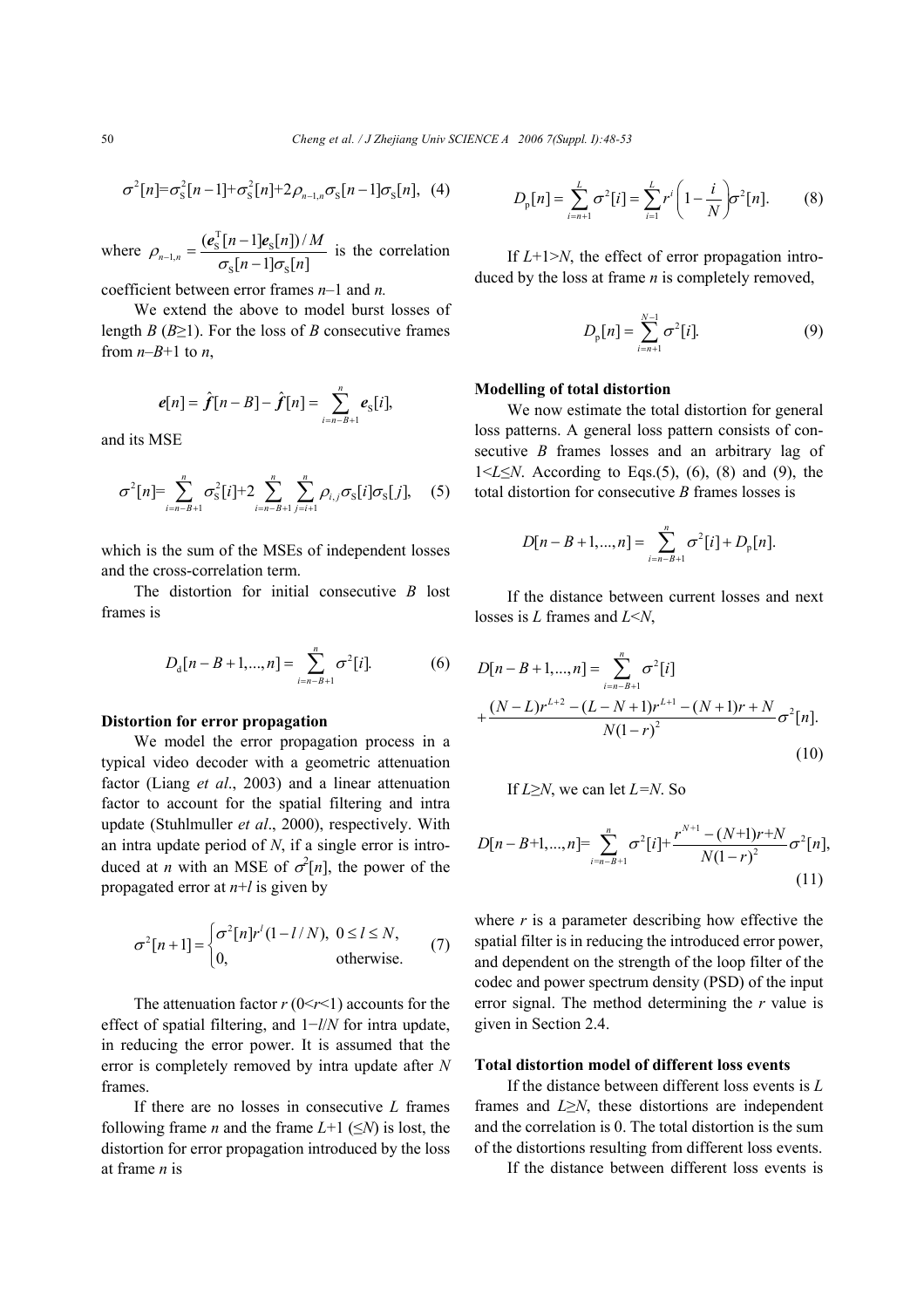shorter than the intra update period (*L*<*N*) and the distortion at the last frame of the previous loss event is  $\sigma^2[n]$ , the distortion for error propagation at the first frame of the current loss event is

$$
\sigma^2[n+L] = \sigma^2[n]r^L(1-L/N).
$$

If the distortion of the initial lost frame at the first frame of the current loss event is  $\sigma_s^2[m]$ , then the distortion introduced at the current frame is

$$
\sigma^2[m] = \sigma^2[n+L] + \sigma_s^2[m] + 2\rho_{n+L,m}\sigma[n+L]\sigma_s[m], \quad (12)
$$

where

$$
\rho_{n+L,m} = \frac{(e^{\mathrm{T}}[n+L]e_{\mathrm{S}}[m])/M}{\sigma[n+L]\sigma_{\mathrm{S}}[m]}.
$$

 $e[n+L]$  and  $\sigma^2[n+L]$  can be obtained by simulating the corresponding loss event at the encoder. Now we can estimate the distortion for arbitrary loss events.

In this model, it is very important to determine *r*  value. According to Eq.(7), for a single error at *n*, and considering a period that is sufficiently long for complete error recovery, the total distortion is

$$
D_{\rm S}[k] = \frac{r^{N+1} - (N+1)r + N}{N(1-r)^2} \sigma_{\rm S}^2[n] = \alpha \sigma_{\rm S}^2[n],
$$

where  $\alpha = D_s[k]/\sigma_s^2[n]$  is the ratio between the total distortion and the MSE of frame *n*. Since the variation of *r* from frame to frame is low, it is assumed that, for a fixed burst losses length,  $r$  (and  $\alpha$ ) is constant for the entire recovery period, and independent of frame index *n*. However, as the burst length *B* varies, the shape of the initial error signal's PSD also varies, which leads to a variation in  $r$  (or  $\alpha$ ). Researches showed that the process of error power reduction by loop filtering can be modelled with a linear system and that  $r$  is the proportion of the power of the introduced error passing through the system. The loop filter can be approximated by a Gaussian low-pass filter (Stuhlmuller *et al*., 2000). Hence, as *B* increases, *r* (and  $\alpha$ ) increases as the PSD of the error is more concentrated in the lower band. So we can determine *r* as that obtained in previous work (Liang *et al*., 2003). As *B* increases, the variation of  $\alpha$  is relatively small

and can be approximated as a linear function of *B*, that is  $\alpha(B)=\alpha_0+c(B-2)$ , where  $\alpha_0$  is the ratio for *B*=2, *c* is the slope of the increase, and  $B \geq 2$ .  $\alpha$  can be determined by two measured values for different  $B<sub>S</sub>$ . With the obtained  $\alpha$ , *r* is determined.

# SIMULATION RESULTS

To validate the accuracy of the proposed model, and to compare it versus previous models, we simulate different loss patterns on standard video test sequences, and compare the measured distortion with that predicted by the proposed models, the previous model (Liang *et al*., 2003) and the additive model (Stuhlmuller *et al*., 2000). Video sequences are coded using JM 8.6 of the JVT/H.264 video compression standard (Telecommunication Standardization Sector of ITU, 2003). Two standard test sequences, Foreman and Claire in QCIF format are used. Each has 280 frames at 30 fps, and is coded with a constant quantization level at an average *PSNR* of about 36 dB. The first frame of each sequence is intra-coded, followed by P-frames. Every 4 frames a slice is intra updated to improve error-resilience by reducing error propagation, corresponding to an intra-frame update period of *N*=36 frames.

In our simulations, we use 140 frames for parameters estimations in each test sequence. To calculate the distortion of an arbitrary loss event, the MSE of a single loss  $\sigma_s^2[n]$  and  $D_s[n]$  are pre-measured for every frame. To estimate the required model parameters *r*, *L* decodings are required for two losses and 2*L* decodings required for *B*>2, so *r* can be calculated. With the obtained parameters, the total distortion can be calculated using the model in  $Eqs.(10)~(12)$ .

Fig.1 shows the total distortion for burst losses of varying length. For each burst length, we simulate the loss event starting at different frame in the video sequence, decode and compute the resulting total distortion for each starting frame. The averaged distortion for each burst length is then computed by averaging over all these loss events. This averaged total distortion is then normalized by the total distortion resulting from a single loss (also averaged over all loss events), and presented on a log scale.

Fig.1 shows that the proposed model and the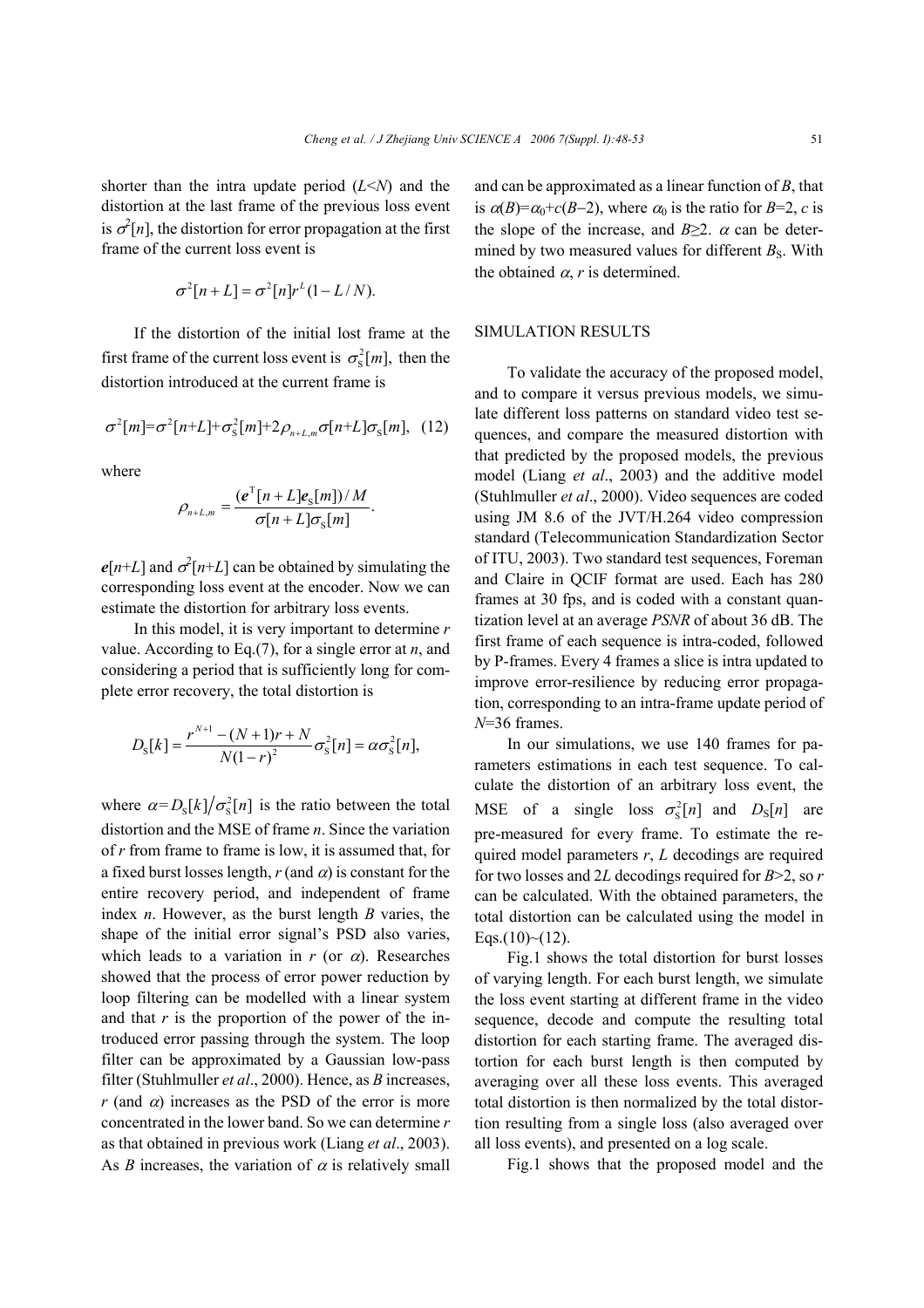previous model can both more accurately estimate the total distortion than the additive model, and that these two models are similar in performance for consecutive burst losses.

Fig.2 plots the measured versus estimated distortion for two losses separated by different lags for one particular loss event in which the first losses of length 2 occur at frame 80. Due to neglecting the correlation between the first loss and two losses separated by a lag, the previous model obviously underestimates the distortion, while the proposed model can obviously more accurately estimate the distortion.

Fig.3 plots the measured versus estimated total distortion for two burst losses of length 8 separated by different lags, averaged over all loss events. For each loss event, we simulate the loss event starting at different frame in the video sequence, decode and compute the resulting total distortion for each starting frame. The previous model (Liang *et al*., 2003) estimates the losses event with two general patterns (burst losses of length 7) and a general pattern (two losses separated by a lag). While the proposed model estimates this losses event by concatenating two general patterns defined in this paper. For Foreman, the proposed model estimates the distortion to an accuracy of within  $\pm 0.08$  dB, while the previous model underestimates the error by up to 0.23 dB. For Claire, the proposed model estimates the distortion to an accuracy of within  $\pm 0.1$  dB, while the previous model underestimates the error by up to 0.28 dB. To summarize the results for this figure, the proposed model provides much higher accuracy, in particular for small lag and more complex losses event.



**Fig.1 Measured versus estimated total distortion as a function of burst loss length, normalized by total distortion for a single loss. (a) Foreman; (b) Claire** 



**Fig.2 Total distortion of two losses with a lag. First losses of length 2 at frame 80, and second loss at frame 80+lag. (a) Foreman; (b) Claire**